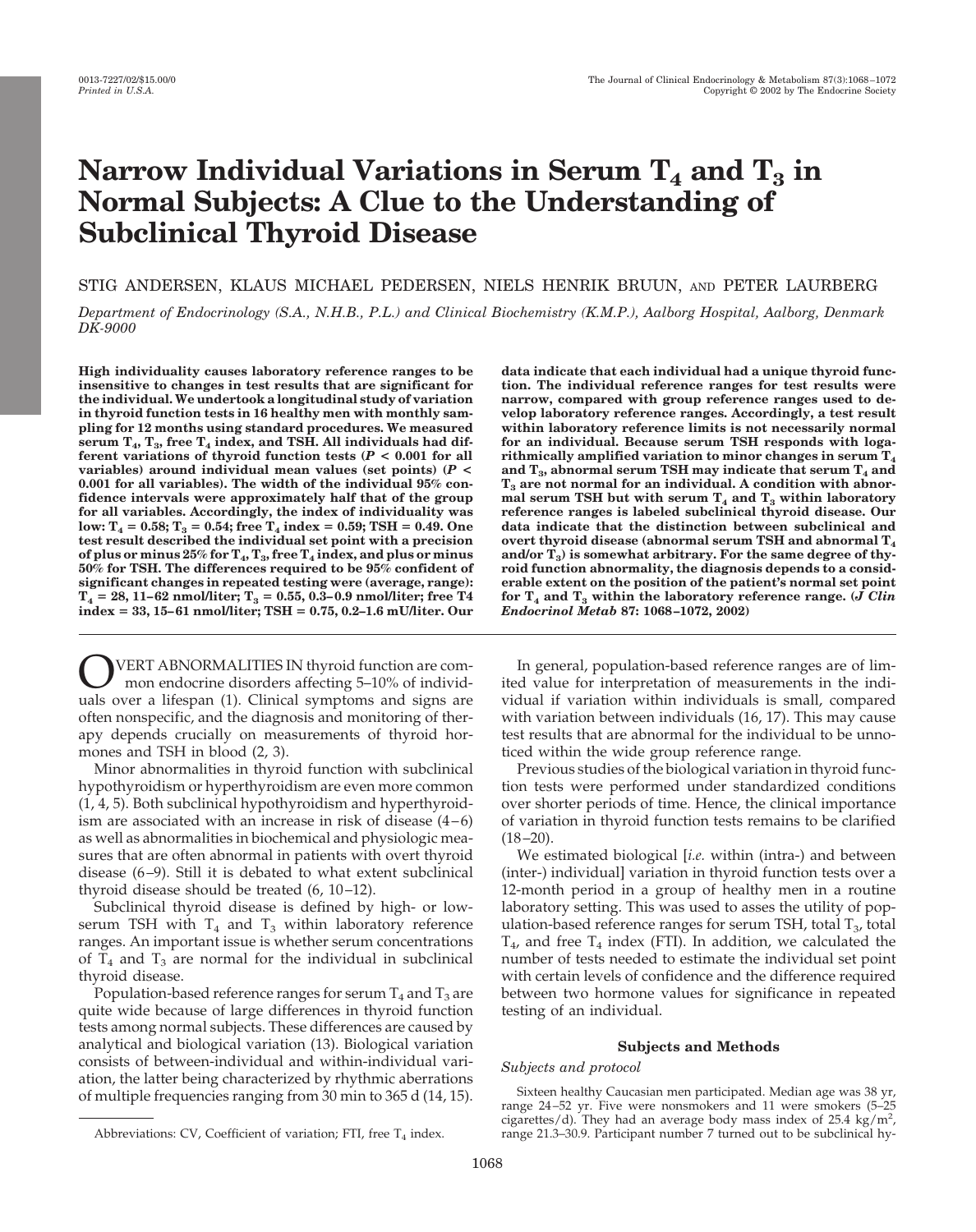perthyroid with permanently suppressed serum TSH and normal  $T_4$ ,  $T_3$ , and FTI in serum. He was excluded from calculations. Of the remaining 15, none had clinical goiter or known previous or present thyroid disorders. None took any medication. They lived in Jutland, Denmark, where the iodine intake is moderately low (21), and their median urinary iodine excretion in spot urine samples, collected monthly for 12 months, was 50  $\mu$ g/liter (22). We made no restrictions to their daily or yearly routines. Approval by the Regional Ethics Committee was obtained before the commencement of this study.

Blood samples were collected monthly for 12 months. Venepuncture was done between 0900 and 1200 h using standard procedures. Whole blood was allowed to clot and serum was separated and stored at  $-20$ C until analysis.

#### *Assays*

Serum TSH was determined using immunochemiluminometric technology and a third-generation assay (LUMItest, Brahms, Berlin, Germany) with an intraassay coefficient of variation (CV) in our laboratory of 2.3% (TSH measured in duplicate in sera from 87 healthy subjects, level 1.5 mU/liter). Serum total  $T_3$  (CV 2.2% in duplicate measurements of 25 sera from healthy subjects, level 2.3 nmol/liter) and serum total  $T_4$ (CV 2.4% in duplicate measurements of 108 sera at 109 nmol/liter) were determined by radioimmunoassays (Amerlex-M  $T_3$  RIA kit and Amerlex-M  $T_4$  RIA kit, Johnson & Johnson, Cardiff, UK).  $T_3$  uptake for calculation of FTI (CV 4.0% in 91 normal samples) was measured using an assay from Farmos Diagnostica (Oulunsalo, Finland). Single determinations were performed, and all samples from a subject were analyzed in random order in the same assay to eliminate interassay variation. Analytical error was determined for intraassay variation as described. Also, no attempt was made to detect or exclude outliers. Procedures were designed to picture the standard procedures at our laboratory.

### *Statistical analysis*

Serum TSH,  $T_{3}$ ,  $T_{4}$ , and FTI were normally distributed in all individuals (in the individual participants  $P = 0.3$ –1.0 for TSH; 0.2–1.0 for  $T_3$  and  $T_4$ ; 0.6–1.0 for FTI) and mild to moderately positively skewed in the group ( $P$  for normally distributed  $= 0.08$ , 0.24, 0.26, 0.02, respectively) as evaluated by the Shapiro-Wilk test and normality plots. As recommended, none of the variables were transformed (17). Samples were assumed independent and the results were compared using Bartlett's test for homogeneity of variance and Kruskal-Wallis test. A *P* value of less than 0.05 was considered significant.

The individuality of reference ranges was estimated from the individuality index (16, 17). This index of individuality was calculated from  $SD_{analytical + intraindividual}/SD_{interindividual}$  (17) where the average  $SD$ <sub>analytical + intraindividual</sub> was computed as the square root of the mean of the individual variances and the  $SD<sub>interindividual</sub>$  as the estimated variance between means (17).

The number of tests needed to determine the homeostatic set point for the individual was estimated from  $n = (Z \times CV_{analytical + intraindividual})$ D)2 where *n* was the number of specimens obtained, Z was 1.96 (*i.e.* 95% confidence interval), and D was the percentage closeness to the homeostatic set point (17).

The difference required for significance in serial testing was calculated  ${\rm from~1.96\,V\overline{n}\times\sqrt{SD_{analytical^2}+ SD_{intraidividual^2}}}.$ 

Statistical analyses were performed using the statistical package for the social sciences version 10.0 and Corel QuattroPro8 (SPSS, Inc., Chicago, IL).

#### **Results**

Figure 1 illustrates within-individual and between-individual differences in serum TSH, serum  $T_{3}$ , serum  $T_{4}$ , and serum FTI over 1 yr. For each variable large variations were seen between individuals and within individuals. Also, considerable differences in the variations within individuals were seen. This was independent of position of mean serum TSH, serum  $T_{3}$ , serum  $T_{4}$ , and serum FTI in the reference range. When testing for this, homogeneity of variance was not present between individuals ( $P < 0.001$  for all variables) indicating an unpredictable difference in variation among individuals. Also, the participants had different set points  $(P < 0.001$  for all variables). Hence, each subject's thyroid function was unique, as evaluated from hormone concentrations in serum.

The relationship between serum  $T_{3}$ ,  $T_{4}$ , and FTI levels and serum TSH was examined in each individual. The associations were marginally positive (mean Spearman's rho with 95% confidence intervals: TSH  $vs. T_3 0.14 (-0.43 \text{ to } 0.72)$ , TSH *vs.* T<sub>4</sub> 0.13 (-0.56 to 0.81), and TSH *vs.* FTI 0.18 (-0.47 to 0.83)).

Participant number 7 turned out to be subclinically hyperthyroid with permanently suppressed TSH. He was excluded from calculations. However, the measured values were included in Table 1.

Means and individual 95% reference ranges for each of the 16 participants are listed in Table 1. Also, means and individual reference ranges for an average participant as well as means and group reference ranges for participants 1 through 6 and 8 through 16, and the standard laboratory reference ranges are presented in Table 1. In addition, the individuality index is shown. The width of the individual participants reference ranges was about half of that of the group for all thyroid function tests, indicating that test results for an individual varied within 50% of the distribution for the group. Accordingly, the individuality index was below the critical limit of 0.6 (16, 23) for all thyroid function tests demonstrating that reference ranges based on the group are insensitive to significant changes in the individual.

Figure 2 illustrates the distribution of serum  $T_4$  in one individual, compared with the distribution of measurements of  $T_4$  in the group. In this individual serum  $T_4$  may be substantially above the individual reference range and still lie well within the group reference range.

Table 2 shows the number of tests required to obtain a 95% confident estimate of the homeostatic set point for TSH,  $T_{3}$ ,  $T<sub>4</sub>$ , and FTI in an individual within plus or minus 5%, plus or minus 10%, and plus or minus 25% variation. Intraindividual variations caused a relatively high number of tests needed to describe the individual set points.

Table 3 shows the difference required in serum TSH,  $T_3$ ,  $T_4$ , and FTI to be 95% and 99% confident of real changes in repeated testing. These changes are significantly larger than the normal spontaneous variation observed in the individual. Because of differences in variations among individuals, it is difficult to make general recommendations for evaluation of significant changes in repeated testing.

### **Discussion**

Population-based reference ranges include both withinand between-individual variation. The value of reference ranges diminishes if between-individual variation exceeds within-individual variation. Harris (16, 23) explored this relationship computing the individuality index (16) and stated that population-based reference intervals are insensitive to real changes in individuals when the index of individuality for the test is less than 0.6. An index greater than 1.4 indicates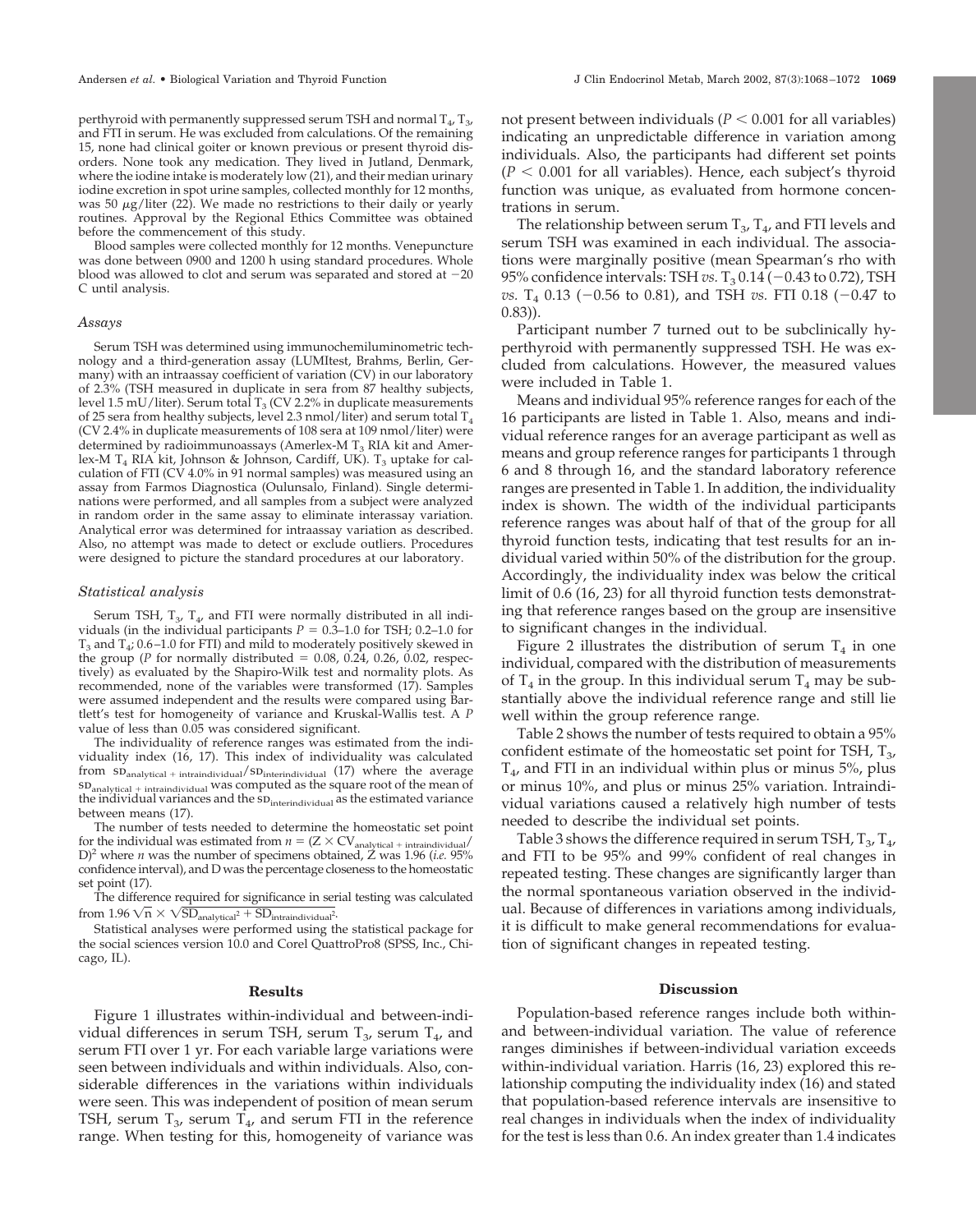

that observed values can be evaluated usefully against reference values (16, 17, 23).

Our data indicate that within an individual thyroid hormone concentrations are maintained within relatively narrow limits. In addition, we found large variations among individuals and thus a low index of individuality for all thyroid function tests. This demonstrates that conventional population-based reference intervals for thyroid function tests may be unable to detect abnormal test results that are considerably outside the normal range for the individual being tested. These findings are consistent with previous observations (18–20). Browning *et al.* (19) studied 12 subjects over a period of 5 wk and found ratios of intra- to interindividual variance about 0.6 for all thyroid function tests. Rasmussen *et al.* (18) found ratios of intra- to interindividual variances quite variable (0.27–2.7) because of large differences in variance between individuals. Nagayama *et al.* (20) collected five specimens from each of 47 subjects and confirmed a marked degree of individuality over a period of 2 wk. These studies were performed over shorter periods of time using highly standardized preanalytical conditions. Less standardized preanalytical conditions and rhythmic aberrations of lower frequencies in thyroid function tests (14, 15) may have a different impact on within- *vs.* betweenindividual variance and thus change the ratios of intra- to interindividual variance, the individuality index. However, our data indicate that the index of individuality is low in routine laboratory testing of thyroid function over a 1-yr period also.

In our study each individual had a unique thyroid function. Individual set points could be determined by a single blood test within 25% variation for  $T_4$ ,  $T_3$ , and FTI and within 50% variation for TSH. The difference in test results required for significant changes from the individual set point was relatively large. Previous studies have shown that the problem of unique thyroid function in the individual when testing against a laboratory reference range cannot be solved by stratification (24, 25) or by computation of multivariate reference regions (23, 26). Hence, separate reference ranges for serum TSH,  $T_3$ ,  $T_4$ , and FTI, depending on, for example, sex and age or evaluation of TSH for different levels of serum  $T_{4}$ , will not improve clinical interpretation.

The study was done in men. Variation in thyroid hormones may be different in menstruating women, although hormone levels are unchanged throughout the normal menstrual cycle (14, 27) and circadian variation showed no difference between men and women (28).

Participant number 7 had no clinical symptoms or signs of thyrotoxicosis, but he had a permanently low TSH, which is common in our area (29). Over 1 yr he had one measurement of elevated serum  $T_3$  compatible with overt hyperthyroidism

FIG. 1. Serum TSH, total  $T_3$ , total  $T_4$ , and FTI in 16 normal subjects taken monthly for 12 months. Each *dot* represents a monthly measurement and *horizontal bars* indicate individual parametric means. Participants are sorted by increasing mean. Laboratory reference ranges are: TSH, 0.3–5.0;  $T_3$ , 1.2–2.7;  $T_4$ , 60–140; and FTI, 70–140. Large differences were seen between individual set points, and unpredictable differences were seen in variations within individuals for all thyroid function tests.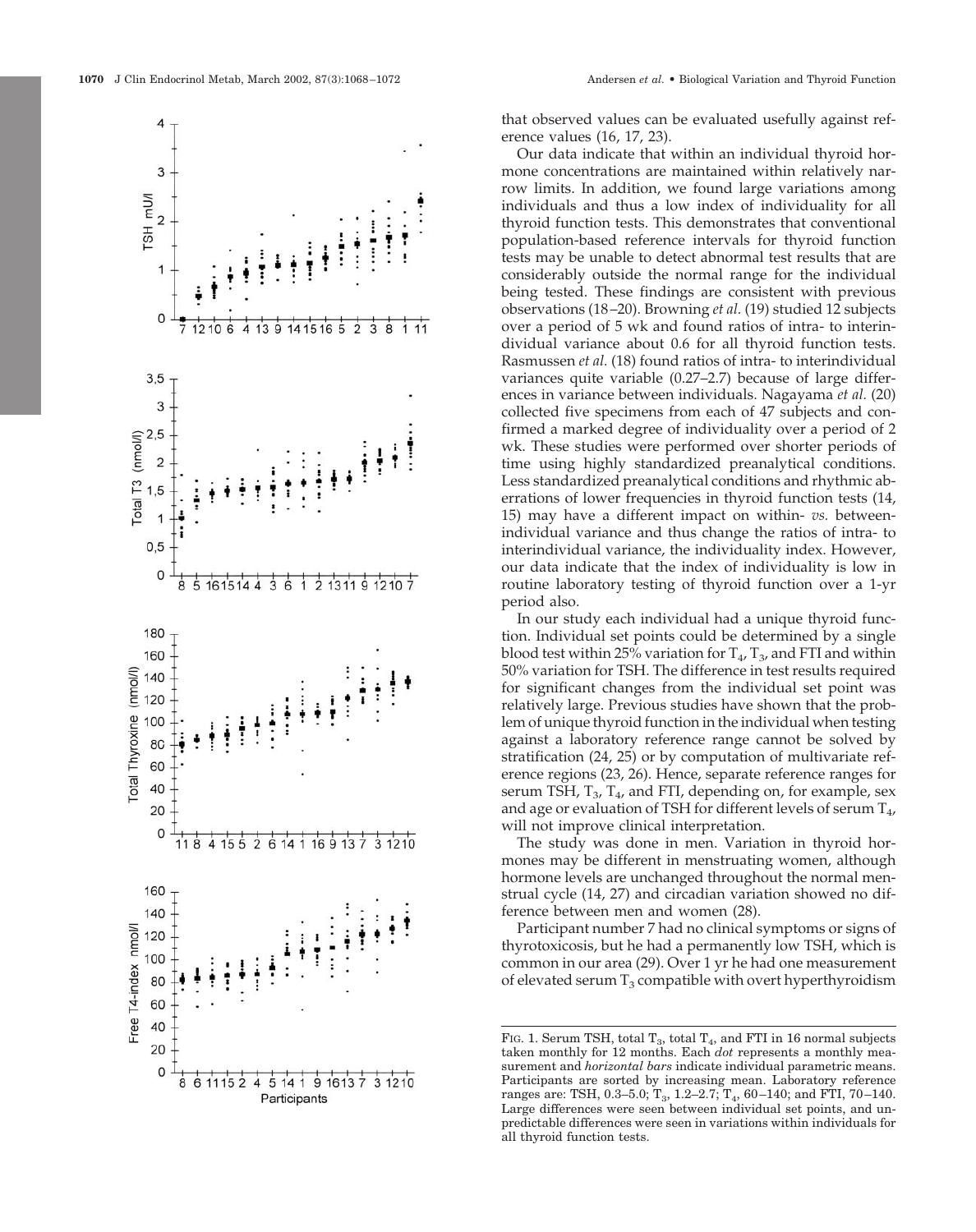| <b>TABLE 1.</b> Hormone levels and individual interval of variation in 16 subjects (mean $\pm$ 2 sD) |  |  |  |  |  |  |  |  |  |  |  |  |
|------------------------------------------------------------------------------------------------------|--|--|--|--|--|--|--|--|--|--|--|--|
|------------------------------------------------------------------------------------------------------|--|--|--|--|--|--|--|--|--|--|--|--|

| Participant                                | TSH, mU/liter,<br>mean $(\pm 2 \text{ SD})$ | Total $T_3$ nmol/liter,<br>mean $(\pm 2 \text{ SD})$ | Total $T_4$ , nmol/liter,<br>mean $(\pm 2 \text{ SD})$ | Free $T_4$ index, nmol/liter,<br>mean $(\pm 2 \text{ SD})$ |
|--------------------------------------------|---------------------------------------------|------------------------------------------------------|--------------------------------------------------------|------------------------------------------------------------|
| 1                                          | $1.71(0.54 - 2.89)$                         | $1.65(1.09-2.21)$                                    | $108(63 - 152)$                                        | $107(68 - 146)$                                            |
| $\overline{2}$                             | $1.54(0.72 - 2.35)$                         | $1.67(1.12 - 2.23)$                                  | $98(84 - 113)$                                         | $87(67-107)$                                               |
| 3                                          | $1.61(0.89 - 2.32)$                         | $1.58(1.04 - 2.12)$                                  | $130(99 - 162)$                                        | $123(91 - 154)$                                            |
| 4                                          | $0.95(0.52 - 1.38)$                         | $1.57(1.13 - 2.00)$                                  | $88(75-102)$                                           | $87(71-104)$                                               |
| $\bf 5$                                    | $1.49(0.96 - 2.01)$                         | $1.34(0.85 - 1.83)$                                  | $95(80-110)$                                           | $93(80-105)$                                               |
| 6                                          | $0.88(0.32 - 1.43)$                         | $1.64(1.12 - 2.15)$                                  | $99(74 - 124)$                                         | $84(65-102)$                                               |
| $7^a$                                      | $0.00(0.00 - 0.01)$                         | $2.36(1.69 - 3.03)$                                  | $129(109 - 149)$                                       | $122(104 - 141)$                                           |
| 8                                          | $1.68(1.04 - 2.31)$                         | $1.03(0.44 - 1.61)$                                  | $85(79-91)$                                            | 83 (75-90)                                                 |
| 9                                          | $1.11(0.79 - 1.42)$                         | $2.01(1.62 - 2.41)$                                  | $110(92 - 128)$                                        | $109(90-128)$                                              |
| 10                                         | $0.67(0.34 - 1.00)$                         | $2.10(1.86 - 2.35)$                                  | $137(130 - 144)$                                       | $135(121 - 148)$                                           |
| 11                                         | $2.42(1.60 - 3.24)$                         | $1.72(1.53 - 1.92)$                                  | $81(63-99)$                                            | $84(65-104)$                                               |
| 12                                         | $0.48(0.32 - 0.64)$                         | $2.05(1.72 - 2.37)$                                  | $136(119 - 153)$                                       | $127(114 - 141)$                                           |
| 13                                         | $1.07(0.50 - 1.65)$                         | $1.72(1.52 - 1.91)$                                  | $122(88 - 157)$                                        | $116(73 - 159)$                                            |
| 14                                         | $1.12(0.45 - 1.79)$                         | $1.54(1.31 - 1.76)$                                  | $108(86 - 129)$                                        | $105(79 - 131)$                                            |
| 15                                         | $1.15(0.70 - 1.59)$                         | $1.51(1.35 - 1.68)$                                  | $89(72 - 106)$                                         | $86(70-102)$                                               |
| 16                                         | $1.25(0.91 - 1.60)$                         | $1.47(1.30 - 1.64)$                                  | $109(100 - 118)$                                       | $111(75 - 146)$                                            |
| Average <sup>b</sup>                       | $1.27(0.66 - 1.89)$                         | $1.64(1.24 - 2.04)$                                  | $106(87-126)$                                          | $102(80-125)$                                              |
| Overall $groupc$                           | $1.27(0.16 - 2.39)$                         | $1.64(0.97 - 2.31)$                                  | $106(65 - 148)$                                        | $102(61 - 144)$                                            |
| Reference ranges <sup><math>d</math></sup> | $-$ (0.3–5.0)                               | $-$ (1.2–2.7)                                        | $- (60 - 140)$                                         | $- (70 - 140)$                                             |
| Individuality index <sup>e</sup>           | 0.49                                        | 0.58                                                 | 0.54                                                   | 0.59                                                       |

*<sup>a</sup>* Participant number 7 was excluded from calculations because he was subclinically hyperthyroid.

<sup>*b*</sup> Calculated values for an average participant; reference intervals calculated as mean  $\pm$  2 sD; average sD is the square root of the average variance.<br><sup>*c*</sup> Calculated values for the group, excluding participant 7.<br><sup>*d*</sup> The conventional population-based reference limits used in our routine laboratory.

 $^e$  Individuality index was calculated from  $SD_{analytical + intraindividual}/SD_{interindividual}$ . The individuality index describes the sensitivity of population-based reference ranges to abnormal test results in the individual  $\langle 0.6 \text{ insensitive} \rangle$ ;  $\langle 1.4 \text{ sensitive} \rangle$ .



FIG. 2. The distribution of 12 monthly measurements of total  $T_4$  in 15 healthy men  $\Box$  and in one individual, number 11 ( $\Box$ ). The distribution in one individual is about half the width of the distribution in the group.

**TABLE 2.** Number of tests required to describe the homeostatic set point in an individual

|            |                                         | Precision of set point |     |
|------------|-----------------------------------------|------------------------|-----|
|            | 5%                                      | 10%                    | 25% |
| <b>TSH</b> |                                         | 25                     | Ð   |
| $TT_3$     | $\begin{array}{c} 85 \\ 25 \end{array}$ | Ð                      |     |
| $TT_4$     | 25                                      |                        |     |
| FТ         | 25                                      |                        |     |

Calculated from:  $n = (Z \times CV_{analytical}^2 + CV_{intraindividual}^2)^{1/2}/D)^2$ where: D is percent closeness to the homeostatic set point, Z is the number of standard deviations required for a confidence interval (*i.e.* 1.96 for 95%), n is the number of specimens.

but 11 measurements of  $T_3$  within the population-based reference range, indicating subclinical hyperthyroidism. If it is hypothesized that participant number 7 would normally have the same set point for serum  $T_3$  as participant number

**TABLE 3.** Difference required for significance at 5% and 1% level in repeated testing: variations larger than the spontaneous variations within the individual

|                 |                   | $5\%$ level <sup>a</sup> | $1\%$ level <sup>b</sup> |                      |  |  |
|-----------------|-------------------|--------------------------|--------------------------|----------------------|--|--|
|                 | Mean <sup>c</sup> | $Range^d$                | Mean <sup>c</sup>        | $Range^d$            |  |  |
| <b>TSH</b>      | $0.75^{c}$        | $0.2-1.6d$ mU/liter      | 0.99                     | $0.3-2.2$ mU/liter   |  |  |
| $TT_{3}$        | 0.55              | $0.3-0.9$ nmol/liter     | 0.73                     | $0.3-1.2$ nmol/liter |  |  |
| $TT_A$          | 28                | $11-62$ nmol/liter       | 37                       | $14 - 82$ nmol/liter |  |  |
| FT <sub>r</sub> | 33                | $15-61$ nmol/liter       | 43                       | $20 - 80$ nmol/liter |  |  |

 $a+b$  Calculated from:  $Z \times 2^{1/2} \times (\text{SD}_{\text{analytical}}^2 + \text{SD}_{\text{intraindividual}}^2)^{1/2}$ where  $Z = 1.96^a$  and  $2.58^b$ 

 $c+d$  Minimum difference for significance in repeated testing in  $c$  the average participant and in *<sup>d</sup>* participants with the smallest and largest intraindividual variation.

8, then all 12 measurements of  $T_3$  in participant number 7 would be outside the 95% confidence interval for the individual, indicating overt hyperthyroidism. This illustrates how subclinical thyroid disease could be overt hypo- or hyperthyroidism hidden behind vague symptoms and insensitive reference ranges for serum  $T_3$  and  $T_4$ .

The pituitary gland is sensitive to minor changes in serum  $T_3$  and  $T_4$ , and serum TSH responds heavily to such changes (30). When thyroid function is abnormal, the association between serum TSH and both  $T_3$  and  $T_4$  is log linear (25, 31). This amplified response of serum TSH to changes in serum  $T_3$  and  $T_4$  may cause serum TSH to leave the populationbased reference range when serum  $T_3$  and  $T_4$  are outside the individual reference range, even when they are still within the population-based reference range. This is labeled subclinical thyroid disease. The view that individuals with subclinical thyroid disease have abnormal thyroid function is supported by increasing amounts of data on the biological